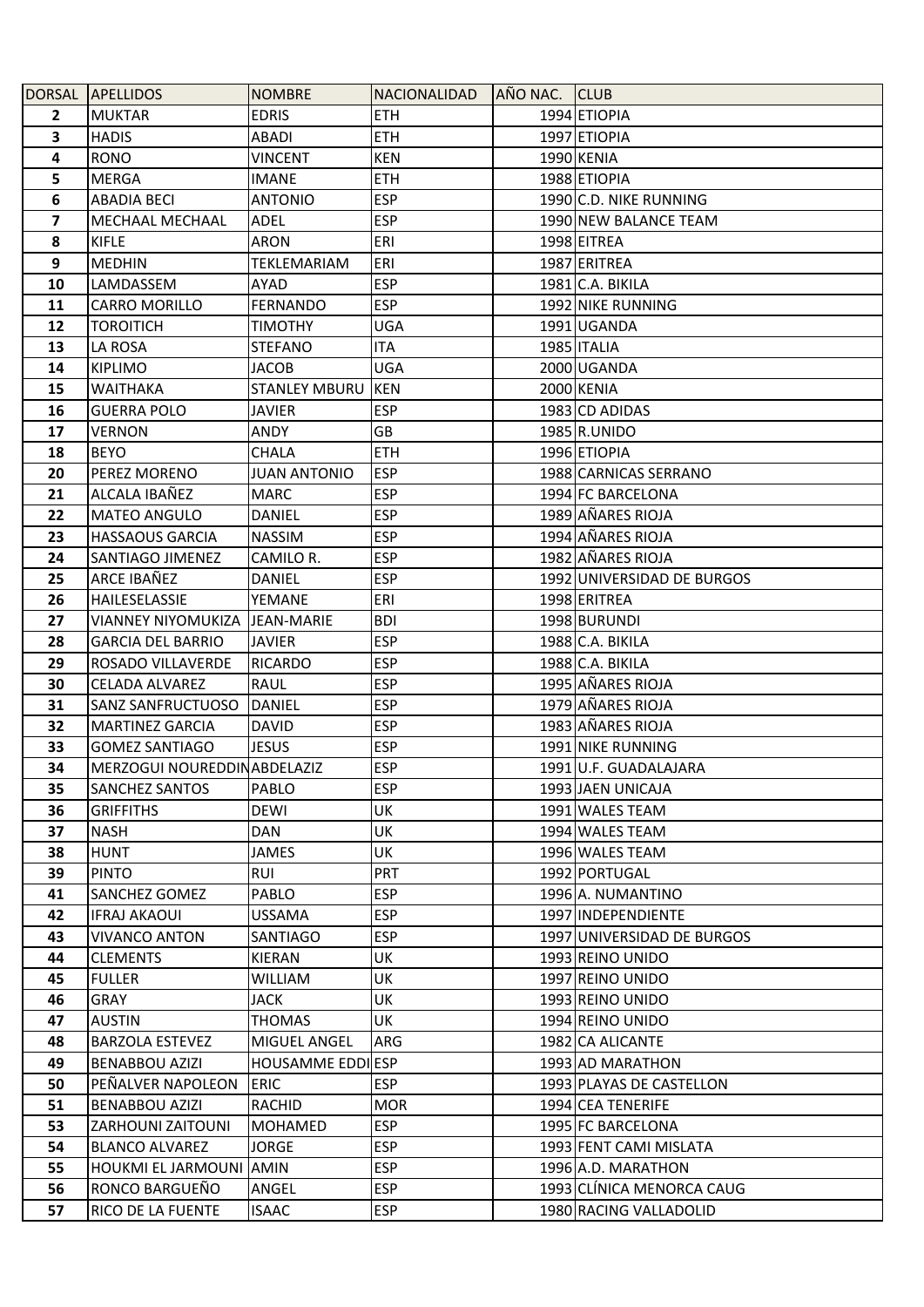|            | DORSAL APELLIDOS                       | <b>NOMBRE</b>               | NACIONALIDAD             | AÑO NAC. CLUB |                                                   |
|------------|----------------------------------------|-----------------------------|--------------------------|---------------|---------------------------------------------------|
| 59         | <b>BOSSY ANGUERA</b>                   | <b>ARTUR</b>                | <b>ESP</b>               |               | 1994 FC BARCELONA                                 |
| 60         | <b>LOPEZ YERGA</b>                     | <b>KEVIN</b>                | <b>ESP</b>               |               | 1990 CD NIKE RUNNING                              |
| 61         | <b>FONTES GARCIA-BALIBRIGNACIO</b>     |                             | <b>ESP</b>               |               | 1998 PLAYAS DE CASTELLON                          |
| 62         | <b>JELLOUL BUJAN</b>                   | MOHAMED ALI                 | <b>ESP</b>               |               | 1993 A.D. MARATHON                                |
| 63         | <b>MARCOS ROA</b>                      | SEBASTIAN                   | <b>ESP</b>               |               | 1989 NIKE RUNNING                                 |
| 64         | ESPAÑA COMENDADOR JOSE                 |                             | <b>ESP</b>               |               | 1986 RIOJA AÑARES                                 |
| 65         | <b>NOVALES QUINTEIRO</b>               | <b>TARIKU</b>               | <b>ESP</b>               |               | 1998 GO FIT                                       |
| 66         | ROJO SANCHO                            | YAGO                        | <b>ESP</b>               |               | 1995 C.A. BIKILA                                  |
| 67         | <b>GARCIA LOPEZ</b>                    | PEDRO                       | <b>ESP</b>               |               | 1997 A.D. MARATHON                                |
| 68         | <b>BEN MONTENEGRO</b>                  | ADRIAN                      | <b>ESP</b>               |               | 1998 F.C. BARCELONA                               |
| 69         | RODRIGUEZ CORONADOALEXIS               |                             | <b>ESP</b>               |               | 1998 F.C. BARCELONA                               |
| 70         | RAMOS REVIEJO                          | <b>JESUS</b>                | <b>ESP</b>               |               | 1996 A.A. MORATALAZ                               |
| 71         | ROMEO LOPEZ                            | <b>JONATHAN</b>             | <b>ESP</b>               |               | 1994 C.A. LLORET LA SELVA                         |
| 72         | <b>GIMENEZ PEREZ</b>                   | <b>JOSE IGNACIO</b>         | <b>ESP</b>               |               | 1994 FENT CAMI MISLATA                            |
| 74         | <b>NAGORE ARIZU</b>                    | <b>JAVIER</b>               | <b>ESP</b>               |               | 1987 ATLETISMO ARDOI                              |
| 75         | EZZAYDOUNY                             | <b>IBRAHIM</b>              | <b>ESP</b>               |               | 1991 FC BARCELONA                                 |
| 76         | <b>TAOUSSI YAHYAOUI</b>                | <b>YOUSSEF</b>              | <b>ESP</b>               |               | 1994 FC BARCELONA                                 |
| 77         | ABDERRAHMAN                            | EL KHAYAMI                  | <b>ESP</b>               |               | 1995 PLAYAS DE CASTELLON                          |
| 78         | ABOUJANAH                              | EL MEHDI                    | <b>ESP</b>               |               | 1987 FC BARCELONA                                 |
| 79         | <b>BLANES REIG</b>                     | ANDREU                      | <b>ESP</b>               |               | 1991 CARNICAS SERRANO                             |
| 80         | <b>QUIÑONES MORALES</b>                | <b>ISMAEL</b>               | <b>ESP</b>               |               | 1994 CARNICAS SERRANO                             |
| 81         | <b>GARCIA GARRIDO</b>                  | <b>GONZALO</b>              | <b>ESP</b>               |               | 1995 CA PLAYAS DE CASTELLON                       |
| 82         | <b>CHAKIR</b>                          | <b>IBRAHIM</b>              | <b>ESP</b>               |               | 1994 ATLETISMO NUMANTINO                          |
| 83         | SALABARRIA ZAPIAN                      | PABLO                       | <b>ESP</b>               |               | 1994 HINACO MONZON                                |
| 84         | <b>CHANDIA</b>                         | <b>RODRIGO</b>              | ARG                      |               | 1986 ARGENTINA                                    |
| 85         | ZAHRAOUI CHERKAOUI ABDELHADI           |                             | <b>ESP</b>               |               | 1986 SOLORUNNERS BURGOS EVOLUCION                 |
| 86         | GUTIERREZ GUTIERREZ CRISTIAN           |                             | <b>ESP</b>               |               | 1988 CLUB ATLETISMO ASCO                          |
| 87         | LANSI                                  | MOHAMED                     | <b>ESP</b>               |               | 1995 UNICAJA ATLETISMO                            |
| 88         | <b>FREIRE MATA</b>                     | <b>SERGIO</b>               | <b>ESP</b>               |               | 1991 CLUB CARNICAS SERRANO                        |
| 89         | <b>IGLESIA VILA</b>                    | <b>ESTEBAN</b>              | <b>ESP</b>               |               | 1995 LUCUS CAIXA RURAL GALEGA                     |
| 90         | PEREZ MURADO                           | DANIEL                      | <b>ESP</b>               |               | 1997 LUCUS CAIXA RURAL GALEGA                     |
| 91         | <b>MORA RODRIGUEZ</b>                  | <b>XAVIER</b>               | <b>ESP</b>               |               | 1998 LUCUS CAIXA RURAL GALEGA                     |
| 92         | <b>FERNANDEZ VAZQUEZ</b>               | <b>MARCO</b>                | <b>ESP</b>               |               | 1997 LUCUS CAIXA RURAL GALEGA                     |
| 93         | <b>LOPEZ MARTIN</b>                    | CRISTIAN                    | <b>ESP</b>               |               | 1976 RACING VALLADOLID                            |
| 94<br>95   | <b>BALEW</b><br><b>ROP</b>             | <b>BIRHANU</b>              | <b>BRN</b><br><b>BRN</b> |               | 1996 BAREIN                                       |
| 96         |                                        | ALBERT<br><b>DAVID</b>      | <b>ESP</b>               |               | 1992 BAREIN                                       |
|            | DIAZ FOMBUENA                          |                             |                          |               | 1996 CEA TENERIFE<br>1994 GRUPO OASIS TRES CANTOS |
| 153        | <b>JIMENEZ OJEDA</b><br>MARTINEZ RIAÑO | <b>SERGIO</b>               | <b>ESP</b><br><b>ESP</b> |               | 1973 FERRER SPORT                                 |
| 154<br>155 | <b>NIETO FELIPE</b>                    | ANGEL<br>ANGEL ALEJANDR(ESP |                          |               | 1988 BENAVENTE CLUB ATL.                          |
| 156        | <b>HERNANDEZ LLEO</b>                  | <b>JOSE ANGEL</b>           | <b>ESP</b>               |               | 1998 CLINICA MENORCA CAUG                         |
| 157        | ORMAETXEA CIBEIRA                      | <b>BENAT</b>                | ESP                      |               | 1998 ALOÑA MENDI                                  |
| 158        | POLO GARCIA                            | <b>JAVIER</b>               | ESP                      |               | 1998 ATL. SAFOR-DELIKIA ESPORTS                   |
| 159        | ABDESSAMAD                             | <b>OUKHELFEN</b>            | <b>ESP</b>               |               | 1998 CLUB ATL. IGUALADA                           |
| 160        | <b>DUTREY SORO</b>                     | <b>JUAN CARLOS</b>          | <b>ESP</b>               |               | 1990 INTEC ZOITI HUESCA                           |
| 161        | SALDAÑA VELEZ                          | ADRIAN                      | <b>ESP</b>               |               | 1998 UNIVERSIDAD DE BURGOS                        |
| 162        | <b>VICARIO SANTAMARIA</b>              | <b>ROBERTO</b>              | <b>ESP</b>               |               | 1994 UNIVERSIDAD DE BURGOS                        |
| 163        | <b>GIL HERNANDEZ</b>                   | <b>ALVARO</b>               | <b>ESP</b>               |               | 1987 RACING VALLADOLID                            |
| 164        | <b>BAZ CERMEÑO</b>                     | <b>ROBERTO</b>              | <b>ESP</b>               |               | 1977 RACING VALLADOLID                            |
| 165        | <b>TARDON BRAGADO</b>                  | <b>HUGO</b>                 | <b>ESP</b>               |               | 1990 RACING VALLADOLID                            |
| 166        | CASA GONZALO                           | JAVIER de la                | <b>ESP</b>               |               | 1977 RACING VALLADOLID                            |
| 167        | PEREZ FERNANDEZ                        | CARLOS                      | <b>ESP</b>               |               | 1998 CLUB AÑARES RIOJA                            |
| 168        | <b>GOMEZ SANZ</b>                      | <b>BORJA</b>                | <b>ESP</b>               |               | 1989 CLUB AÑARES RIOJA                            |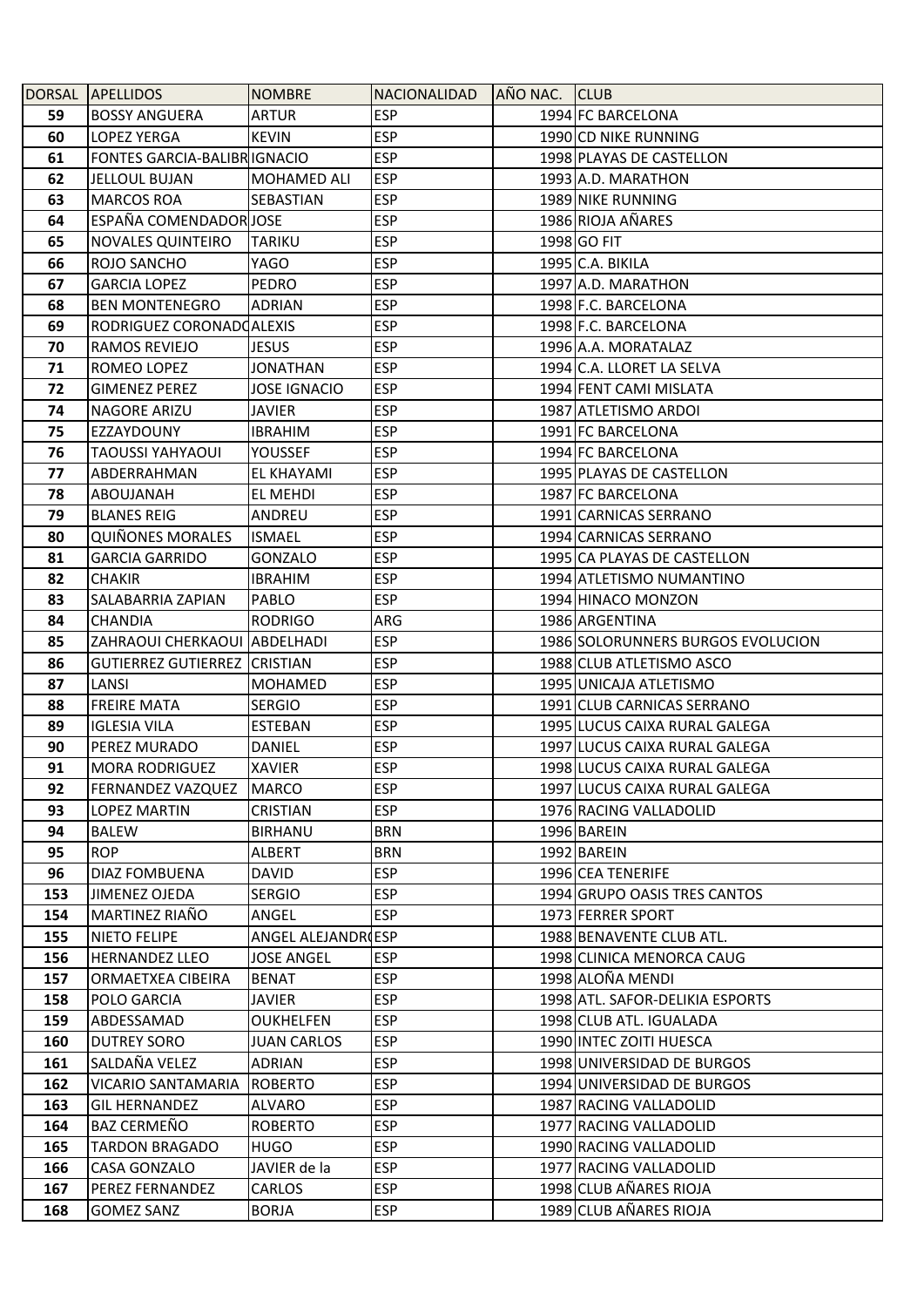|            | DORSAL APELLIDOS                             | <b>NOMBRE</b>                 | NACIONALIDAD             | AÑO NAC. CLUB |                                                  |
|------------|----------------------------------------------|-------------------------------|--------------------------|---------------|--------------------------------------------------|
| 169        | <b>BLAS SOLANA</b>                           | ADRIAN de                     | <b>ESP</b>               |               | 1987 CLUB AÑARES RIOJA                           |
| 170        | <b>OLMOS PASCUAL</b>                         | <b>JESUS ANGEL</b>            | <b>ESP</b>               |               | 1986 CLUB AÑARES RIOJA                           |
| 171        | <b>QUIJADA SANCHEZ</b>                       | PABLO                         | <b>ESP</b>               |               | 1998 ATL. FUENLABRADA                            |
| 172        | AMILIBIA ARANBURU                            | <b>MARTIN</b>                 | <b>ESP</b>               |               | 1986 DEPORTES APALATEGI                          |
| 173        | <b>CANTERO HERRERO</b>                       | <b>GONZALO</b>                | <b>ESP</b>               |               | 1990 REINOSA RUNNING                             |
| 174        | <b>GUTIERREZ GUTIERREZ JJOSE ANGEL</b>       |                               | <b>ESP</b>               |               | 1982 C.ATL.POLANCO SOLVAY                        |
| 175        | <b>FRESNILLO NUÑEZ</b>                       | <b>JORGE</b>                  | <b>ESP</b>               |               | 1997 A.A. MORATALAZ                              |
| 176        | PICALLO MATO                                 | ADRIAN                        | <b>ESP</b>               |               | 1995 C.D. SAN PAIO                               |
| 177        | <b>BAKKALI</b>                               | MOHAMED                       | <b>MOR</b>               |               | 1995 UNIVERSIDAD DE OVIEDO                       |
| 178        | <b>GONZALO MIGUEL</b>                        | <b>LUIS</b>                   | <b>ESP</b>               |               | 1980 C.D. ATLETISMO NUMANTINO                    |
| 179        | PELAEZ RODRIGUEZ                             | LUIS MIGUEL                   | <b>ESP</b>               |               | 1983 CLUB ATLETISMO ALCORCON                     |
| 180        | <b>SANCHEZ BENITEZ</b>                       | <b>ANTONIO</b>                | <b>ESP</b>               |               | 1992 CD LOS CALIFAS ATLETISMO                    |
| 181        | <b>EXPOSITO SIERRA</b>                       | <b>JUAN BAUTISTA</b>          | <b>ESP</b>               |               | 1992 CD LOS CALIFAS ATLETISMO                    |
| 182        | <b>MORAN BRAVO</b>                           | <b>JOSE CARLOS</b>            | <b>ESP</b>               |               | 1990 CLUB CANGURO AAC                            |
| 183        | <b>GOMEZ MORENO</b>                          | DANIEL                        | <b>ESP</b>               |               | 1998 CD CIUDAD DE RIVAS                          |
| 184        | <b>HFAIRI ZANNOUTI</b>                       | AHMED                         | <b>ESP</b>               |               | 1997 LLEIDA U.A.                                 |
| 185        | MOLINERO ROLDAN                              | <b>IVAN</b>                   | <b>ESP</b>               |               | 1987 EAMJ PLAYAS DE JANDIA                       |
| 186        | RODRIGUEZ CARBALLO                           | <b>OSCAR</b>                  | <b>ESP</b>               |               | 1974 EAMJ PLAYAS DE JANDIA                       |
| 187        | POZO MARCHAND                                | <b>JAVIER MARTIN</b>          | <b>ESP</b>               |               | 1975 C.KUKIMBIA NAVALCARNERO                     |
| 188        | <b>GRONDONA MERIDA</b>                       | <b>JUAN IGNACIO</b>           | <b>ESP</b>               |               | 1998 C.ATL. CORDOBES                             |
| 189        | <b>ARES PRADA</b>                            | <b>ALEJO</b>                  | <b>ESP</b>               |               | 1989 ADAS PROINOR                                |
| 190        | <b>BOUFALIAT</b>                             | ZAKARIA                       | <b>MOR</b>               |               | 1997 CUEVA DE NERJA-UMA                          |
| 191        | <b>GINER JIMENEZ</b>                         | ALEX                          | <b>ESP</b>               |               | 1997 CLUB ATLETISME XATIVA                       |
| 192        | MOLINA GOMEZ                                 | <b>SERGIO</b>                 | <b>ESP</b>               |               | 1997 CLUB ATLETISME XATIVA                       |
| 193        | <b>SERRANO GADEA</b>                         | DAVID                         | <b>ESP</b>               |               | 1977 CLUB TITANES                                |
| 194        | <b>FLORES SABARIEGO</b>                      | <b>JOSE MANUEL</b>            | <b>ESP</b>               |               | 1988 AC TROTASIERRA                              |
| 195        | NAVARRO IZQUIERDO                            | <b>DANIEL</b>                 | <b>ESP</b>               |               | 1983 KUKIMBIA NAVALCARNERO                       |
| 196        | <b>QUILES FERNANDEZ</b>                      | FCO. JOSE                     | <b>ESP</b>               |               | 1987 CLUB KUKIMBIA NAVALCARNERO                  |
| 197        | <b>TOME MARTINEZ</b>                         | <b>ISMAEL</b>                 | <b>ESP</b>               |               | 1989 CAYON HELIOS DICA                           |
| 198        | VAYA SUERO                                   | JOSE IGNACIO de ESP           |                          |               | 1996 CUEVA DE NERJA-UMA                          |
| 199        | CAMPO BEAMUD                                 | <b>CARLOS</b>                 | <b>ESP</b>               |               | 1997 CA ALBACETE                                 |
| 200        | <b>ALAEJOS MONTERO</b>                       | LUIS F.                       | <b>ESP</b>               |               | 1994 C.A. FISIORAMA DRASANVI                     |
| 201        | <b>MAILLO CANTERO</b>                        | <b>JUAN MIGUEL</b>            | <b>ESP</b>               |               | 1980 INDEPENDIENTE                               |
| 202        | <b>SALCEDO CASTRO</b>                        | <b>PABLO</b>                  | <b>ESP</b>               |               | 1995 CUEVA DE NERJA-UMA                          |
| 203        | NARVAEZ CABEZA DE VAANTONIO J.               |                               | <b>ESP</b>               |               | 1993 BAHIA ALGECIRAS                             |
| 204        | <b>RUIZ ALIAS</b>                            | SANTIAGO A.                   | <b>ESP</b>               |               | 1997 PLAYAS DE CASTELLON                         |
| 205        | MANZANO ARREDONDOCARLOS                      |                               | <b>ESP</b>               |               | 1998 C.NERJA ATELETISMO                          |
| 206        | LUNA ACIN                                    | JUAN                          | <b>ESP</b>               |               | 1985 UNION ATLETICO COSLADA<br>1996 C.A. APOLANA |
| 207        | REQUENA GARCIA<br><b>GUTIERREZ GUTIERREZ</b> | <b>RUBEN</b><br><b>VICTOR</b> | <b>ESP</b><br><b>ESP</b> |               | 1997 CDE. STA. CRUZ DE BEZANA                    |
| 208<br>209 | <b>GONZALEZ GARCIA</b>                       | <b>ANTONIO JESUS</b>          | <b>ESP</b>               |               | 1998 TENERIFE CAJA CANARIAS                      |
| 210        | RODRIGUEZ SALVADOR POL                       |                               | <b>ESP</b>               |               | 1987 CA OLESA                                    |
| 211        | OLLE ALDEGUER                                | <b>ALBERT</b>                 | <b>ESP</b>               |               | 1994 CA OLESA                                    |
| 212        | <b>GALAN MIRO</b>                            | <b>JUAN CARLOS</b>            | <b>ESP</b>               |               | 1987 CA OLESA                                    |
| 213        | <b>MORENO PEREZ</b>                          | <b>DIEGO</b>                  | <b>ESP</b>               |               | 1985 CA ALCORCON                                 |
| 214        | <b>ALVAREZ MARTINEZ</b>                      | <b>CARLOS</b>                 | <b>ESP</b>               |               | 1996 UNIVERSIDAD DE OVIEDO                       |
| 215        | <b>MONREAL UTRILLA</b>                       | <b>RUBEN</b>                  | <b>ESP</b>               |               | 1998 ATLETISMO NUMANTINO                         |
| 216        | <b>JIMENEZ PARDO</b>                         | <b>CARLOS</b>                 | <b>ESP</b>               |               | 1998 ATLETISMO NUMANTINO                         |
| 217        | RAMIREZ LLOP                                 | ORIOL                         | <b>ESP</b>               |               | 1998 UNION COLOMENCA ATLETISME                   |
| 218        | <b>GONZALEZ SOTELO</b>                       | <b>ALFREDO</b>                | <b>ESP</b>               |               | 1998 C.A. FENT CAMI MISLATA                      |
| 219        | <b>ANTONETE SANCHEZ</b>                      | <b>MOISES</b>                 | <b>ESP</b>               |               | 1996 CLUB ATLETISMO EPA MIGUEL RIOS              |
| 221        | <b>GOMEZ GARCIA</b>                          | <b>RUBEN</b>                  | <b>ESP</b>               |               | 1994 PLAYAS DE CASTELLON                         |
| 222        | MUÑOZ LACEDON                                | <b>IVAN</b>                   | <b>ESP</b>               |               | 1996 PLAYAS DE CASTELLON                         |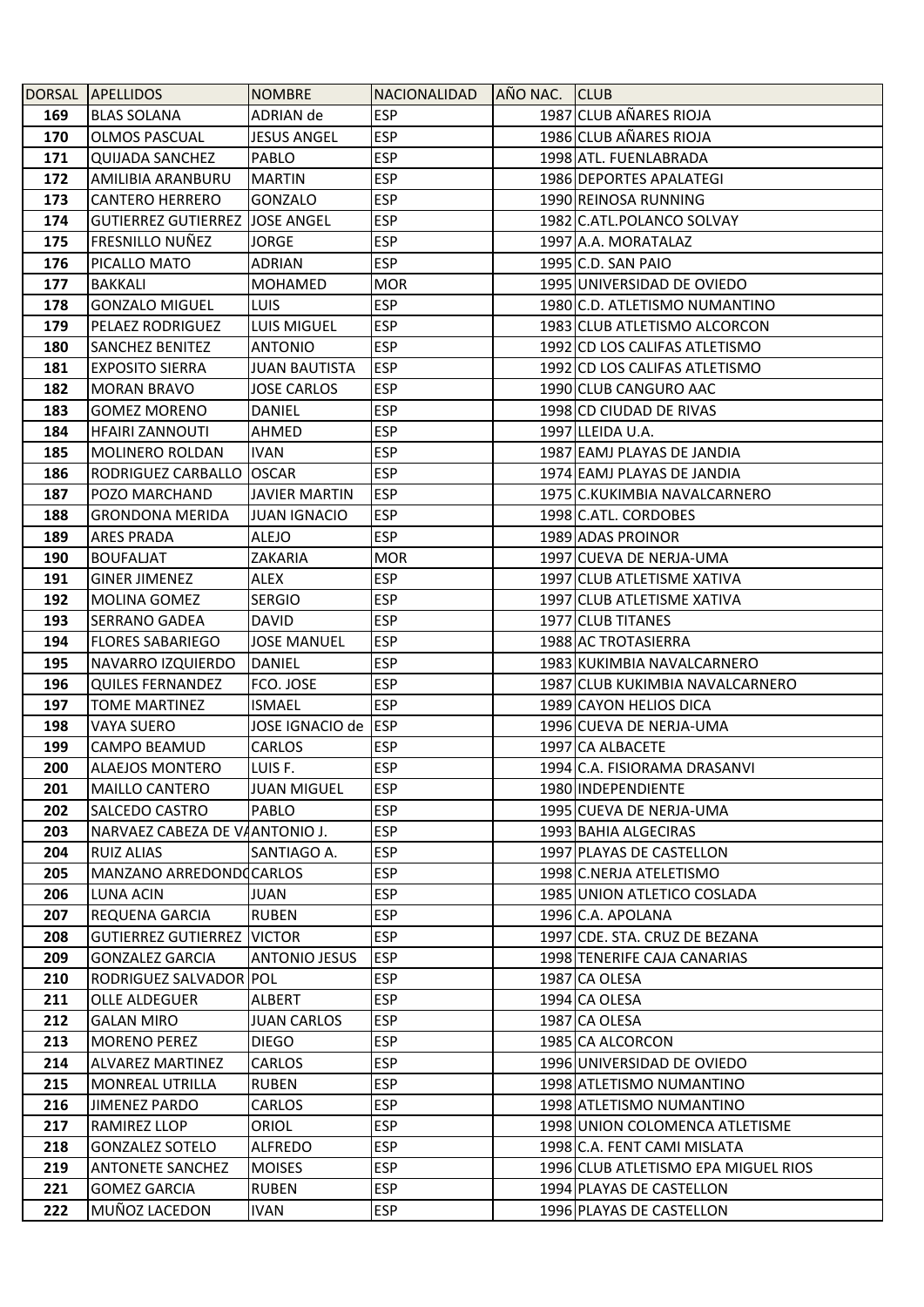|            | DORSAL APELLIDOS                                     | <b>NOMBRE</b>       | NACIONALIDAD             | AÑO NAC. CLUB |                                                               |
|------------|------------------------------------------------------|---------------------|--------------------------|---------------|---------------------------------------------------------------|
| 223        | SAHAOUI                                              | <b>MOSTAFA</b>      | <b>ESP</b>               |               | 1995 PLAYAS DE CASTELLON                                      |
| 224        | MANZANARES RUBIALESDANIEL                            |                     | <b>ESP</b>               |               | 1993 CLUB ATLETICO SALAMANCA                                  |
| 225        | <b>JIMENEZ REY</b>                                   | <b>ANDRES</b>       | <b>ESP</b>               |               | 1998 ATLETISMO NUMANTINO                                      |
| 226        | <b>OSANZ LABORDA</b>                                 | DANIEL              | <b>ESP</b>               |               | 1998 CLUB ZENIT LA MAFIA                                      |
| 227        | <b>AYUSO SANCHEZ</b>                                 | <b>DANIEL</b>       | <b>ESP</b>               |               | 1994 MACOTERA PERSIANAS RUANO                                 |
| 228        | <b>LLAMAZARES REY</b>                                | ANIBAL              | <b>ESP</b>               |               | 1982 DELTA VALENCIA CA                                        |
| 229        | <b>GONZALEZ RUIZ</b>                                 | ADRIAN              | <b>ESP</b>               |               | 1989 CA ALCORCON                                              |
| 230        | FERNANDEZ FERNANDE LIONEL                            |                     | <b>ESP</b>               |               | 1985 A.D. MARATHON                                            |
| 231        | <b>HERNANDEZ RICO</b>                                | <b>JORGE</b>        | <b>ESP</b>               |               | 1995 A.D. MARATHON                                            |
| 232        | <b>DOHERTY BRIAN</b>                                 | <b>AARON</b>        | <b>IRL</b>               |               | 1980 A.D. MARATHON                                            |
| 233        | <b>SEVILLA MARTINEZ</b>                              | PABLO               | <b>ESP</b>               |               | 1988 A.D. MARATHON                                            |
| 234        | <b>BRENES GOMEZ</b>                                  | <b>JESUS</b>        | <b>ESP</b>               |               | 1986 CLUB CUEVAS DE NERJA.UMA                                 |
| 235        | <b>ROMERO CARRION</b>                                | PABLO               | <b>ESP</b>               |               | 1993 CLUB CUEVAS DE NERJA.UMA                                 |
| 236        | <b>AGUSTIN ESCRICHE</b>                              | <b>LUIS</b>         | <b>ESP</b>               |               | 1991 CLUB HINACO MONZON                                       |
| 237        | DE CARO                                              | <b>DARIO</b>        | ITA                      |               | 1997 ITALIA                                                   |
| 238        | <b>MORAL RUIZ</b>                                    | <b>ALBERTO</b>      | <b>ESP</b>               |               | 1994 UNIVERSIDAD DE OVIEDO                                    |
| 239        | PASTOR YOLDI                                         | <b>LUIS</b>         | <b>ESP</b>               |               | 1996 ZENIT LA MAFIA                                           |
| 240        | <b>NOGALES PAVON</b>                                 | ALEJANDRO           | <b>ESP</b>               |               | 1998 C.ATL. ARROYOMOLINOS                                     |
| 241        | ANGEL FERNANDEZ                                      | <b>RUBEN</b>        | <b>ESP</b>               |               | 1998 C.ATL. ARROYOMOLINOS                                     |
| 242        | DIAZ DEL CAMPO RUIZ                                  | <b>JESUS</b>        | <b>ESP</b>               |               | 1998 C.ATL. ARROYOMOLINOS                                     |
| 243        | <b>GARCIA RIVERA</b>                                 | MANUEL              | <b>ESP</b>               |               | 1971 C.ATL. ARROYOMOLINOS                                     |
| 244        | <b>OUNINI</b>                                        | <b>BOUJMAA</b>      | <b>ESP</b>               |               | 1992 CLUB FERRER SPORT                                        |
| 245        | <b>MICO REQUENA</b>                                  | JAVIER              | <b>ESP</b>               |               | 1998 ZENIT TWINNER                                            |
| 246        | <b>SANS RIBAS</b>                                    | <b>ROGER</b>        | <b>ESP</b>               |               | 1995 ISS-HOSPITALET ATLETISME                                 |
| 247        | <b>CEBALLOS CARRANZA</b>                             | <b>RUBEN</b>        | <b>ESP</b>               |               | 1985 VINO DE TORO C.RURAL                                     |
| 248        | <b>ANDRES BURGOS</b>                                 | JAVIER              | <b>ESP</b>               |               | 1993 S.G. PONTEVEDRA                                          |
| 249        | <b>ALOUMAT</b>                                       | MOHAMED             | <b>ESP</b>               |               | 1991 VENTA MAGULLO                                            |
| 250        | <b>LLORENTE MANGAS</b>                               | SANTIAGO            | <b>ESP</b>               |               | 1995 VENTA MAGULLO                                            |
| 251        | <b>TELLO VICENTE</b>                                 | <b>JOSE ANTONIO</b> | <b>ESP</b>               |               | 1998 SIMPLY SCORPIO-71                                        |
| 252        | DIEGO GONZALEZ                                       | BORJA de            | <b>ESP</b>               |               | 1981 BURGOS EVOLUCION ATLETISMO                               |
| 253        | PUJOL DOMINGUEZ                                      | <b>JORDI</b>        | <b>ESP</b>               |               | 1998 AA CATALUNYA                                             |
| 254        | MENDOZA JIMENEZ                                      | <b>RODRIGO</b>      | <b>ESP</b>               |               | 1998 SUPER AMARA BAT                                          |
| 255        | <b>LOSCOS ENRIQUEZ</b>                               | <b>ALEX</b>         | <b>ESP</b>               |               | 1993 UA LLEIDA                                                |
| 256        | <b>MARTINEZ AGEITOS</b>                              | <b>MANUEL</b>       | <b>ESP</b>               |               | 1990 CELTA ATLETISMO                                          |
| 257        | <b>GARCIA GARCIA-CONSUMIGUEL</b>                     |                     | <b>ESP</b>               |               | 1988 REAL SOLICIEDAD<br>1978 ATL. VALLES PASIEGOS-SOBAOS-LUCA |
| 258        | ARAUZO SARMIENTO                                     | <b>IVAN</b>         | <b>ESP</b>               |               |                                                               |
| 259        | <b>GOMEZ MARTINEZ</b>                                | <b>RICARDO</b>      | <b>ESP</b>               |               | 1998 C.ATL. MANCHEGO                                          |
| 260<br>261 | <b>BENOMAR BENSLAIMANMONIR</b><br>EL GARNI EL OUAHAL | <b>SAMIR</b>        | <b>ESP</b><br><b>ESP</b> |               | 1998 C.ATL. MANCHEGO<br>1998 C.ATL. UNION GUADALAJARA         |
| 262        | <b>GARCIA SANCHEZ</b>                                | ABRAHAM             | <b>ESP</b>               |               | 1998 C.ATL. MANCHEGO                                          |
| 263        | RODRIGUEZ NAVARRO                                    | <b>ALBERTO</b>      | <b>ESP</b>               |               | 1998 C.ATL. MANCHEGO                                          |
| 264        | <b>MEDINA CALLEJA</b>                                | <b>VICTOR</b>       | <b>ESP</b>               |               | 1982 CLUB INTEC ZOITI                                         |
| 265        | SANGRADOR FERNANDIJAVIER                             |                     | <b>ESP</b>               |               | 1982 PUENTECILLAS PALENCIA                                    |
| 266        | PERIS VENANCIO                                       | <b>JORGE</b>        | <b>ESP</b>               |               | 1978 C.A. THE KENYA URBAN WAY                                 |
| 267        | <b>RIOS RODRIGUEZ</b>                                | <b>EDWART</b>       | <b>ESP</b>               |               | 1995 CLUB INTEC ZOITI                                         |
| 268        | <b>ROJO MARTIN</b>                                   | <b>MARCOS</b>       | <b>ESP</b>               |               | 1993 CAYON HELIOS DICA                                        |
| 269        | <b>CANO LOPEZ</b>                                    | <b>ADRIAN</b>       | <b>ESP</b>               |               | 1993 CAYON HELIOS DICA                                        |
| 270        | <b>ALBARRAN HERRERO</b>                              | <b>ALFONSO</b>      | <b>ESP</b>               |               | 1998 CONDADO DE HAZA-IBERCAJA                                 |
| 271        | <b>ARDJOUN OUARED</b>                                | HAMZA               | <b>ESP</b>               |               | 1997 ATLETISMO ALICANTE                                       |
| 272        | <b>CANTERO HERRERO</b>                               | <b>JOSE MARIA</b>   | <b>ESP</b>               |               | 1992 COMERCIAL ULSA ATLETISMO                                 |
| 273        | YAGUEZ PELAEZ                                        | <b>VICTOR</b>       | <b>ESP</b>               |               | 1995 ATLETICO SAN SEBASTIAN                                   |
| 274        | <b>TREJO ALEMAN</b>                                  | ROBERTO CARLOS ESP  |                          |               | 1980 HIRU-HERRI, A.T.                                         |
| 275        | CASADO GIBAJA                                        | RAUL                | <b>ESP</b>               |               | 1996 CLUB ATLETISMO VALLADOLID                                |